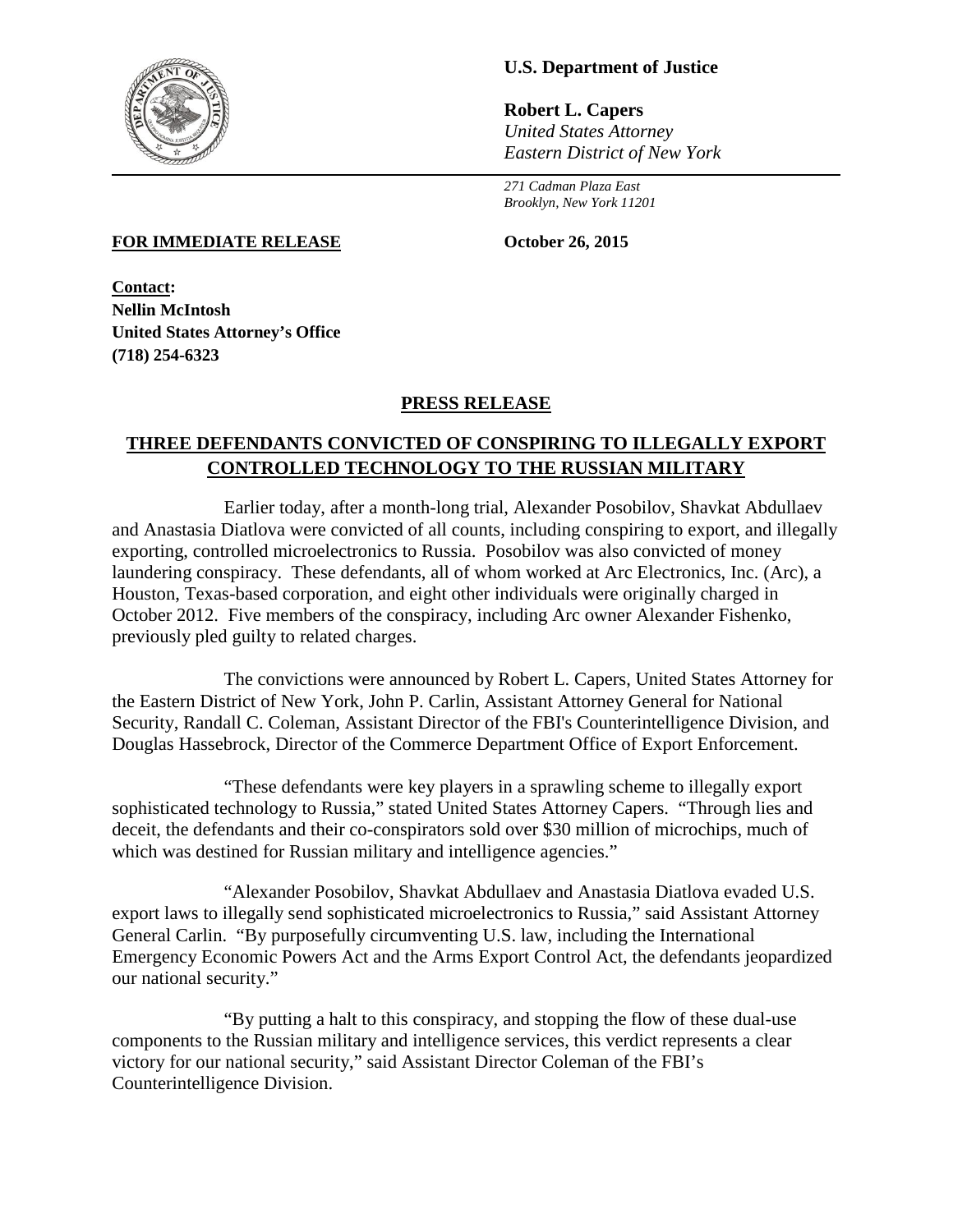"Today's convictions send a strong message to those who willfully evade export control laws and jeopardize the national security of the United States. This case is the result of outstanding collaborative investigative work by the Justice Department, the Commerce Department and the FBI to break up a network whose aim was to illegally ship sophisticated U.S.-origin technology to Russia," said Director of the Commerce Department Office of Export Enforcement Hassebrock

The evidence at trial established that between approximately October 2008 and October 2012, these defendants and their co-conspirators obtained advanced, technologically cutting-edge microelectronics from manufacturers and suppliers located within the United States and exported those high-tech goods to Russia, while carefully evading the government licensing system set up to control such exports. The microelectronics shipped to Russia included analogto-digital converters, static random access memory chips, microcontrollers and microprocessors. These commodities have applications, and are frequently used, in a wide range of military systems, including radar and surveillance systems, missile guidance systems and detonation triggers. Russia does not produce many of these sophisticated goods domestically.

Posobilov was the Procurement Director of Arc, Abduallev was the Shipping Manager and Diatlova was a salesperson. To induce manufacturers and suppliers to sell them these high-tech goods, and to evade applicable export controls, the defendants and their coconspirators often provided false end user information in connection with the purchase of the goods, concealed the fact that they were resellers and falsely classified the goods they exported on export records submitted to the Department of Commerce. For example, Arc falsely claimed to be a traffic light manufacturer on its website. In fact, Arc manufactured no goods and operated exclusively as an exporter.

Despite this subterfuge, the evidence established that the defendants were supplying Russian government agencies with sophisticated microelectronics. For example, the investigation uncovered a letter sent by a specialized electronics laboratory of Russia's Federal Security Service (FSB), Russia's primary domestic intelligence agency, to an Arc customer regarding certain microchips obtained for the FSB by Arc. The letter stated that the microchips were faulty and demanded that the defendants supply replacement parts.

Shortly before trial, Arc President Alexander Fishenko pled guilty to all charges against him, including acting as an agent of the Russian government without prior notification to the Attorney General, as well as conspiring to export, and illegally exporting, microelectronics to Russia, money laundering conspiracy and obstruction of justice. Fishenko is currently awaiting sentencing.

When sentenced by United States District Judge Sterling Johnson, Jr., defendants Posobilov, Abdullaev and Diatlova face up to five years in prison for the conspiracy conviction, and up to 20 years in prison for each violation of the International Emergency Economic Powers Act (IEEPA) and the Arms Export Control Act (AECA). Posobilov also faces up to 20 years in prison for money laundering conspiracy.

The government's case is being handled by the Office's National Security  $\&$ Cybercrime Section. Assistant United States Attorneys Daniel S. Silver, Una A. Dean, Richard